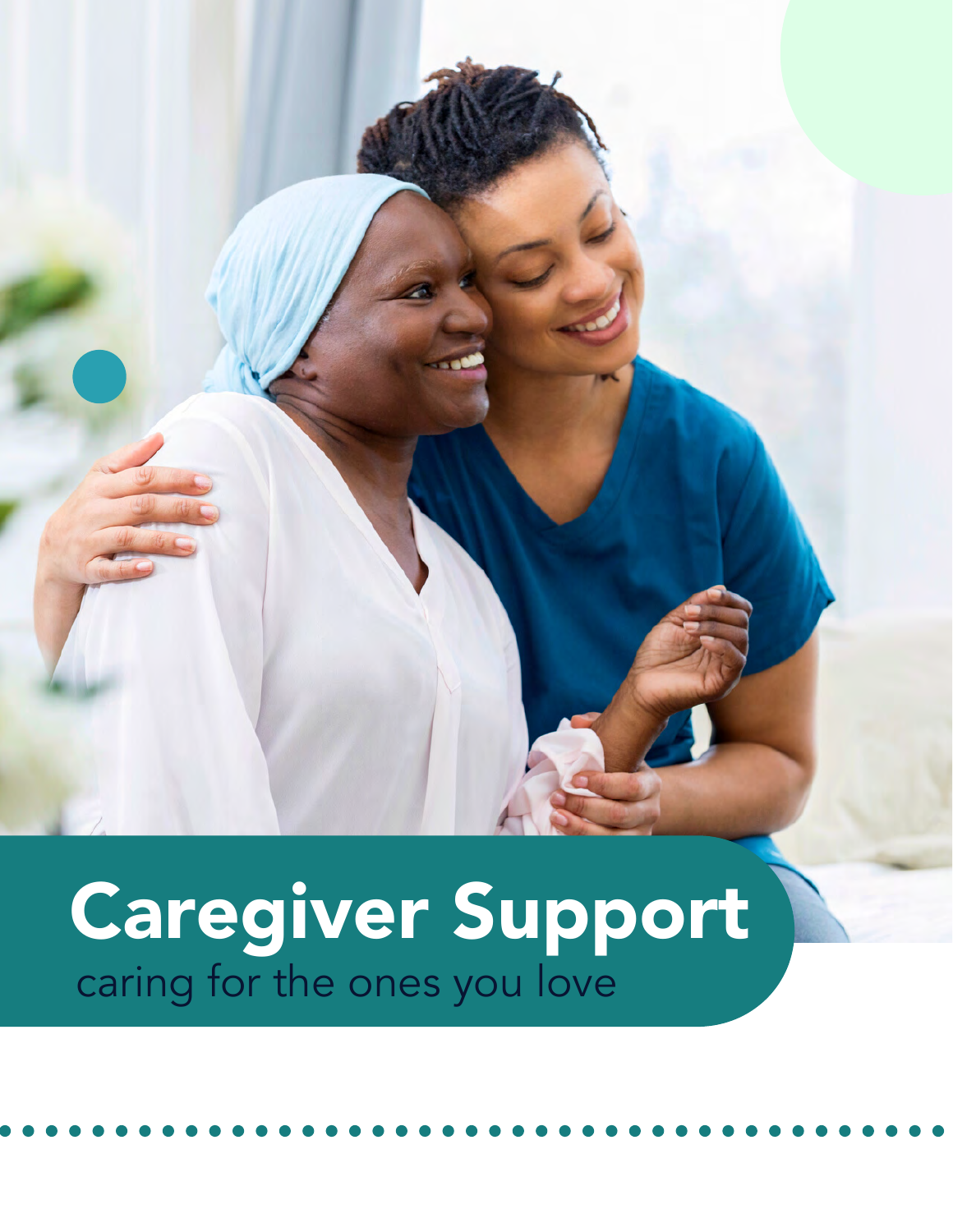## **Emergency Contacts**

This contact sheet can be used to quickly find important information.

| <b>Primary Contact</b> |        |  |
|------------------------|--------|--|
| Relationship           |        |  |
| Address                |        |  |
| Phone                  | e-mail |  |
| <b>Other Contact</b>   |        |  |
| Relationship           |        |  |
| Address                |        |  |
| Phone                  | e-mail |  |
| <b>Other Contact</b>   |        |  |
| Relationship           |        |  |
| Address                |        |  |
| Phone                  | e-mail |  |

#### Emergency Departments

In the event of a medical emergency, call 911 or go to the closest emergency room.

| Police             |  |
|--------------------|--|
| Fire               |  |
| <b>Urgent Care</b> |  |
| Preferred Hospital |  |
| <b>PCP</b>         |  |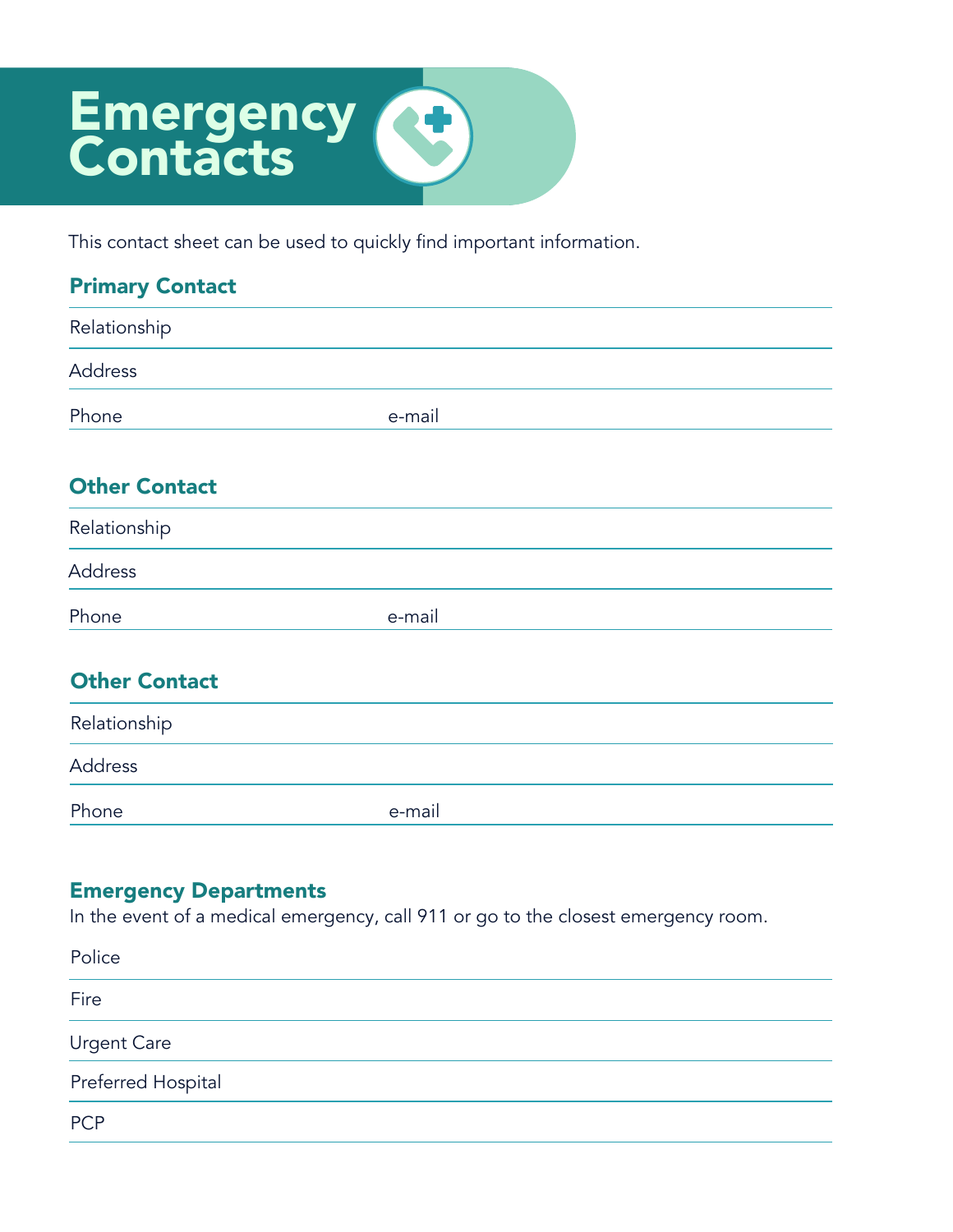# **Care Team**

These are the medical professionals you should contact for health advice or to coordinate medical care.

### Main Medical Contacts

| <b>Primary Care Physician (PCP)</b> |         |  |  |
|-------------------------------------|---------|--|--|
| Phone                               | e-mail  |  |  |
|                                     |         |  |  |
| <b>Nurse</b>                        |         |  |  |
| Phone                               | e-mail  |  |  |
|                                     |         |  |  |
| Pharmacy                            |         |  |  |
| Phone                               | Address |  |  |
|                                     |         |  |  |
| <b>Hospital</b>                     |         |  |  |
| Phone                               | Address |  |  |

### Other Support

Remember to update medical and emergency contacts frequently to keep it current.

|                          | <b>Phone Number</b> | E-mail | <b>Address</b> |
|--------------------------|---------------------|--------|----------------|
| <b>Doctor</b>            |                     |        |                |
| <b>Doctor</b>            |                     |        |                |
| <b>Dentist</b>           |                     |        |                |
| <b>Eye Doctor</b>        |                     |        |                |
| <b>Friend</b>            |                     |        |                |
| <b>Neighbor</b>          |                     |        |                |
| <b>Religious Contact</b> |                     |        |                |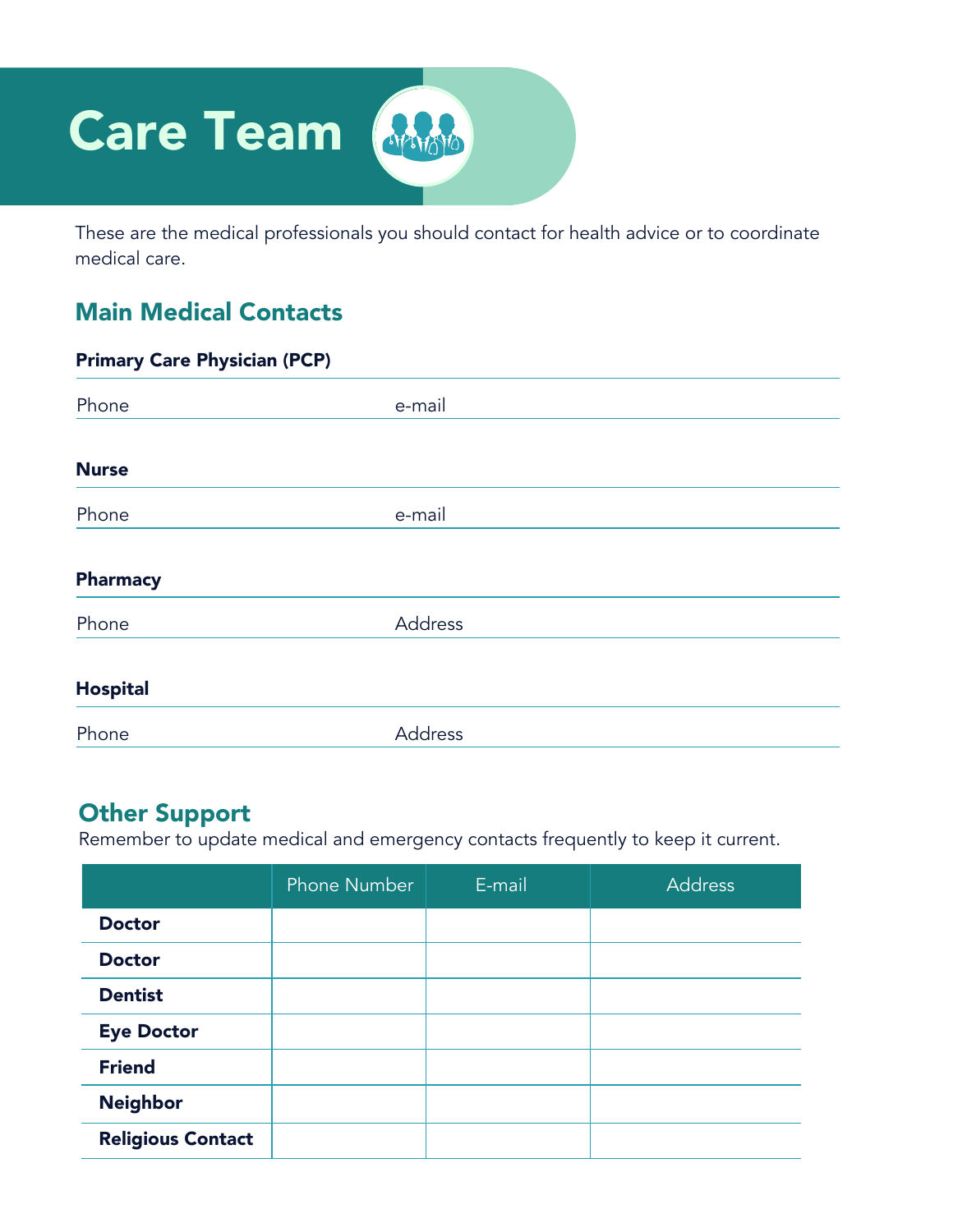### Keep Track of Your Medications

We've created a handy sheet for you or your loved one to record all the medicines and prescriptions you may have. Make sure to list the dose and frequency of each one, along with any notes either you or your loved one may need to remember.

| Medication | Doseage | Frequency | <b>Notes</b> |
|------------|---------|-----------|--------------|
|            |         |           |              |
|            |         |           |              |
|            |         |           |              |
|            |         |           |              |
|            |         |           |              |
|            |         |           |              |
|            |         |           |              |
|            |         |           |              |
|            |         |           |              |
|            |         |           |              |
|            |         |           |              |
|            |         |           |              |
|            |         |           |              |
|            |         |           |              |



Pharmacy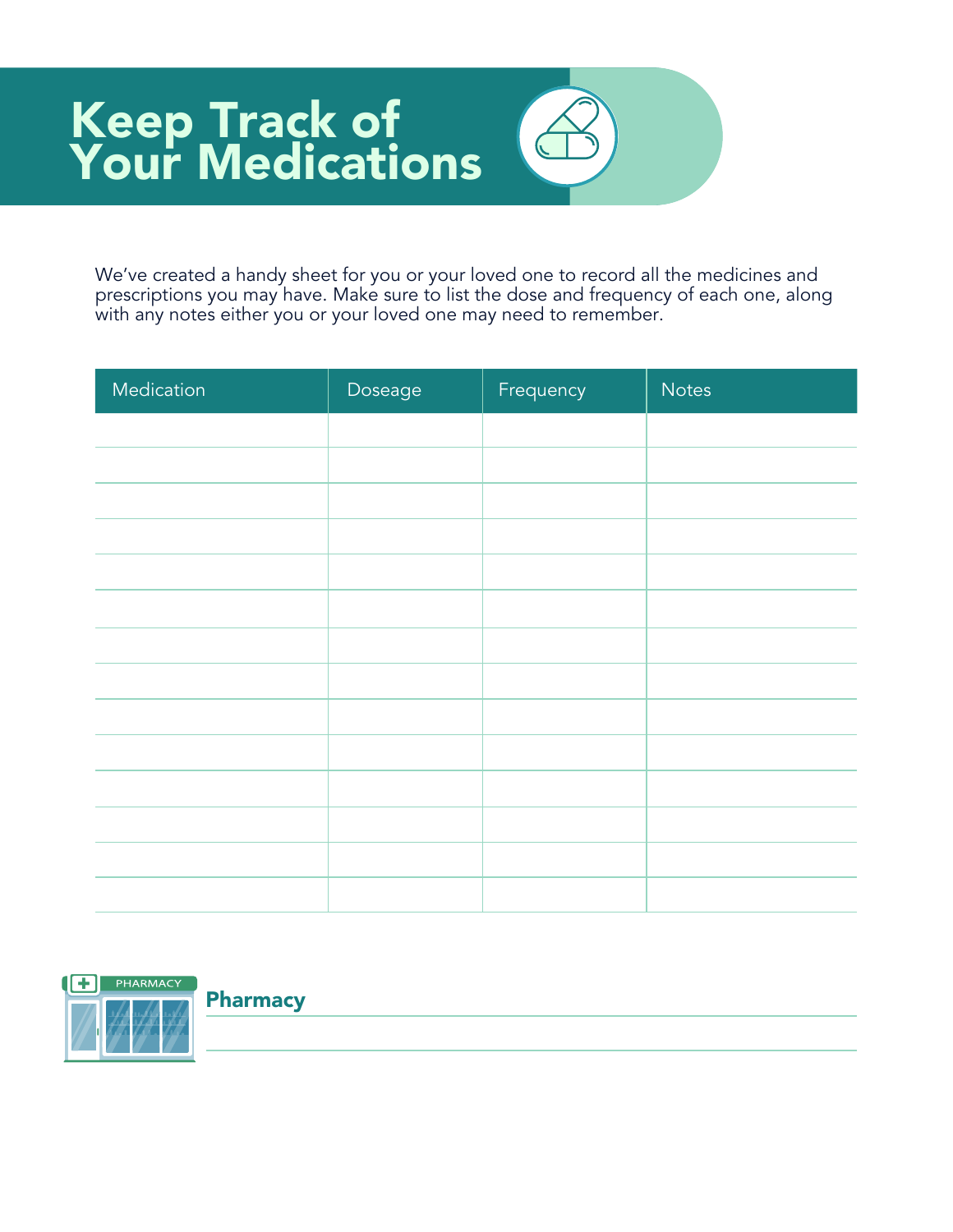### Start the **Conversation**



Conversations about your loved one's care needs can be hard. Here's some tips on how to get the conversation started:

Find a calm and quiet place to have a discussion. Avoid interruptions and distractions. Plan out what you want to talk about. Talk from a perspective of concern and care. Consider your loved one's concerns. Avoid being dismissive, critical, and confrontational.

Reassure your loved one you will work with them to solve their challenges.

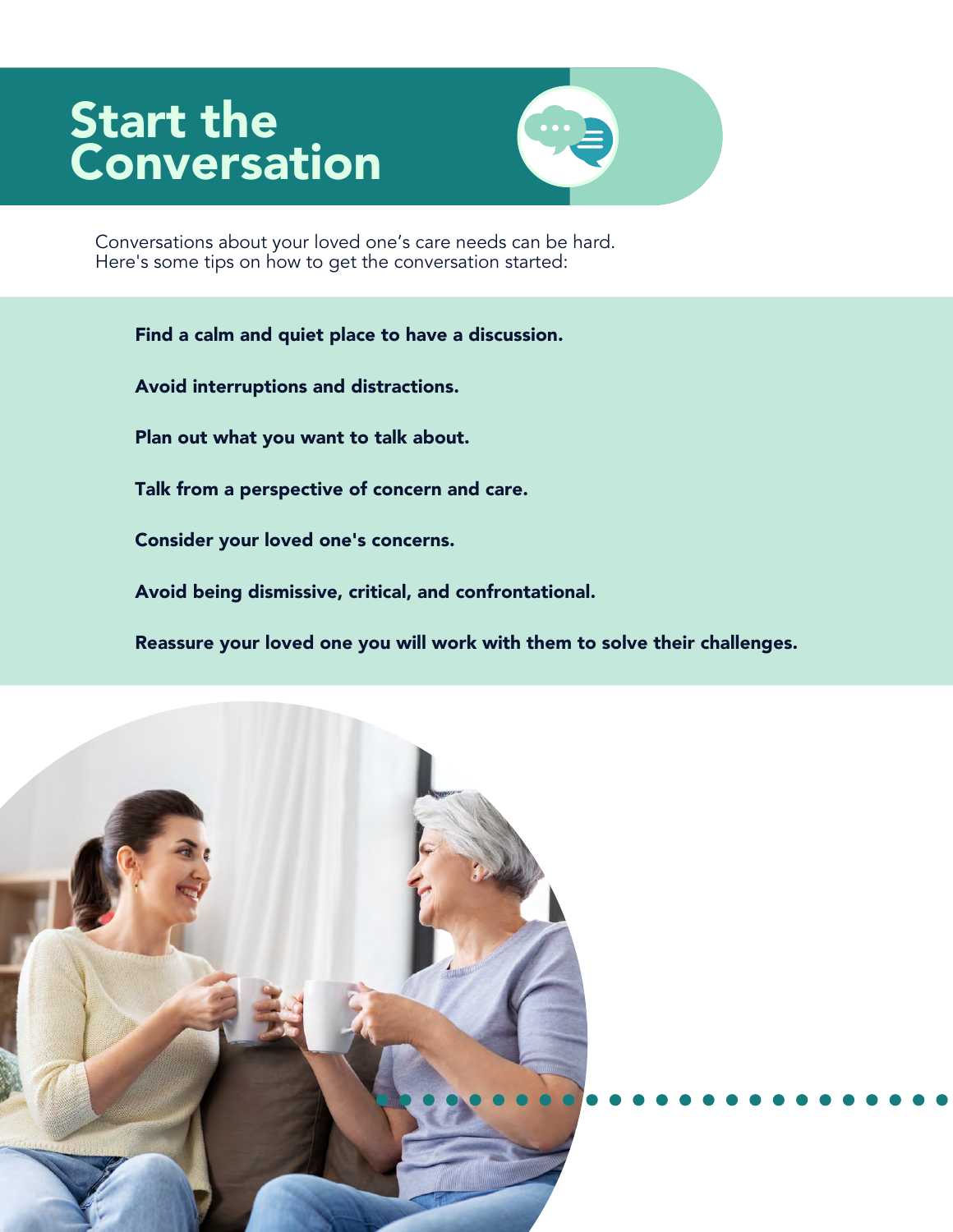### What Questions to Ask

How are you feeling, really? How is your energy level and appetite? Are you sleeping well?

How are you managing around the house? Are you getting out as often as you would like?

What are you most concerned about?

How can I be sure that your safety and well-being are taken care of?

Have you had a complete physical exam lately? Can I go with you to a doctor's appointment?

Would you like to remain at home or move to a care facility down the road (if needed)?

What medications are you taking, and what's the dosage?

What conditions are you taking these drugs for? Where are your prescriptions filled?

Are finances a concern? Would you like help paying bills or organizing a monthly budget?

Who is your lawyer? Do you have a will, a health care power of attorney or a living will?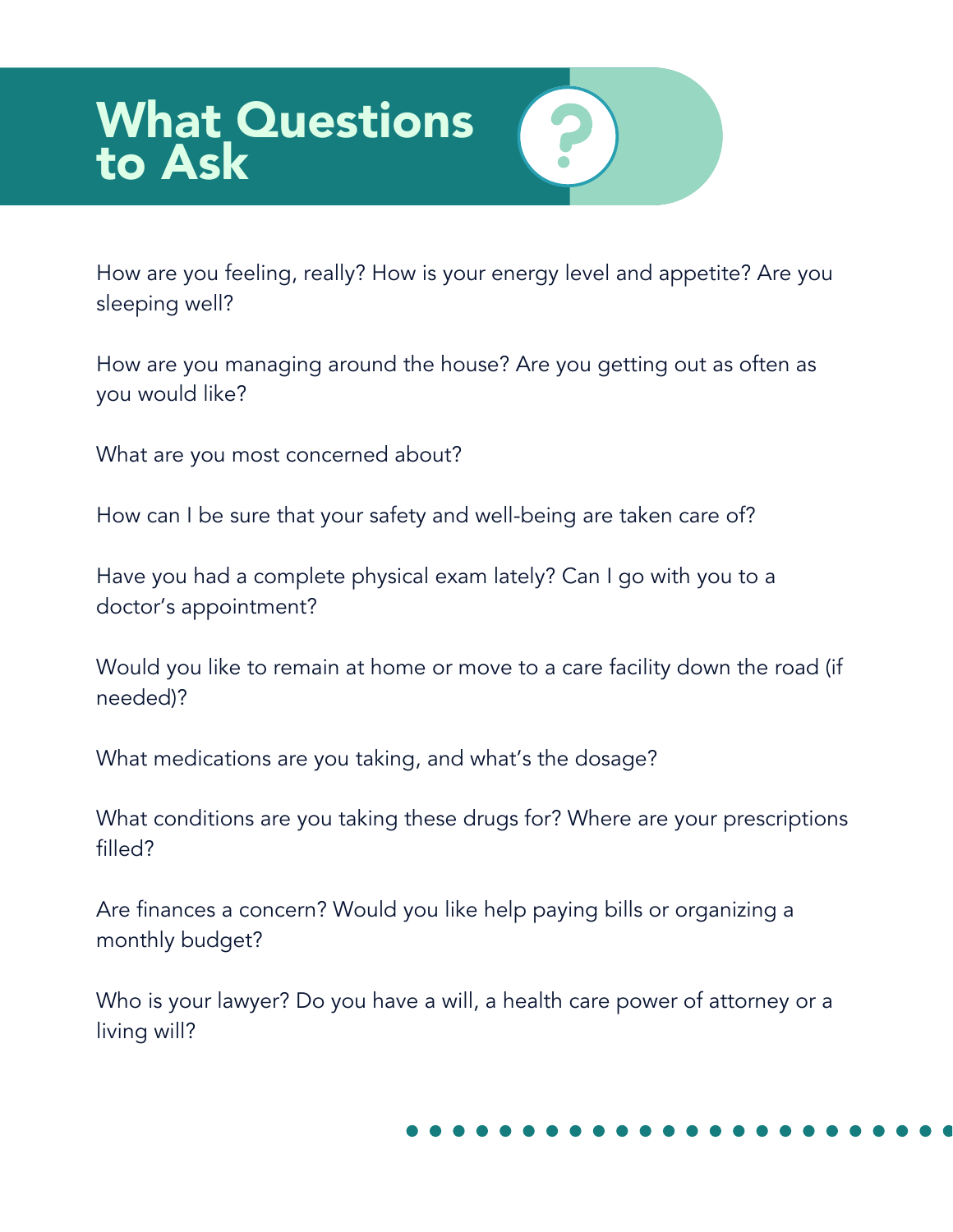### Home Safety **Checklist**



### Questions to Ask Your Loved One

Everyone has unique safety needs as part of their personal health journey, but there are a few things to keep in mind as you help get everything ready at home.

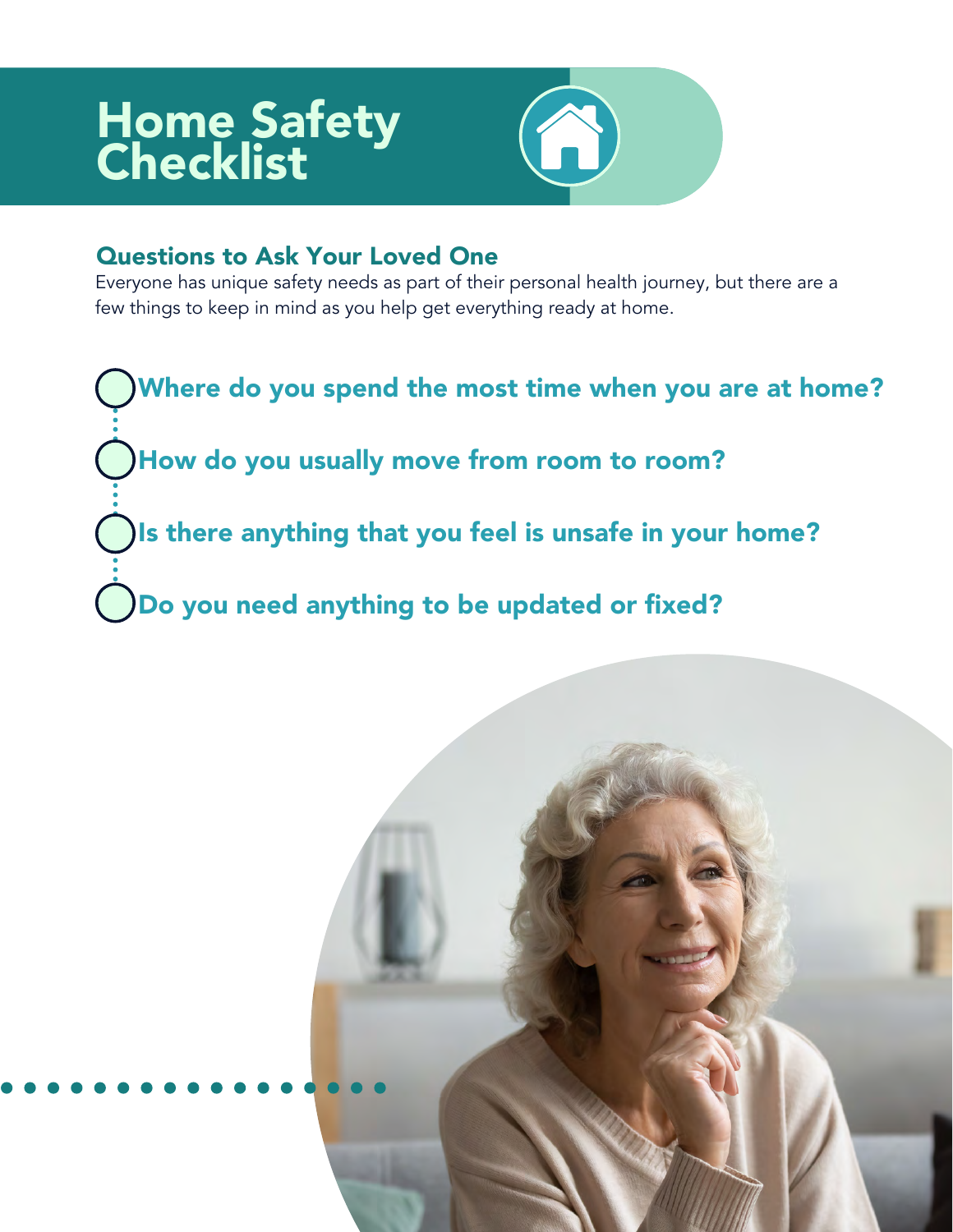

### Lighting

Make sure every area of the house is well lighted. Don't forget areas like the garage, basement or front and backyard.

#### Walkways and steps

Check the driveway for cracks and bumps, or anything that could cause someone to trip. Walk up and down the stairs to make sure nothing's loose or broken, and firmly test the handrails.

#### Doors and entryways

Doors should be easy to open and free of any obstructions. Doormats should be secured in place without any upturned corners.

#### Bathrooms

Confirm that toiletries, prescriptions and essential items are all within easy reach. Check that the shower/bathtub has a non-slip mat or strips and, if needed, a grab bar or seating options.

#### Bedrooms

Ask yourself, "Can my loved one get in and out of bed safely and comfortably?" Remove any clutter or unnecessary hazards to clear the path to the bathroom or hallway.

#### Trouble spots

Mark high-accident zones with bright tape. These could be the top or bottom of the stairs or areas where furniture sticks out.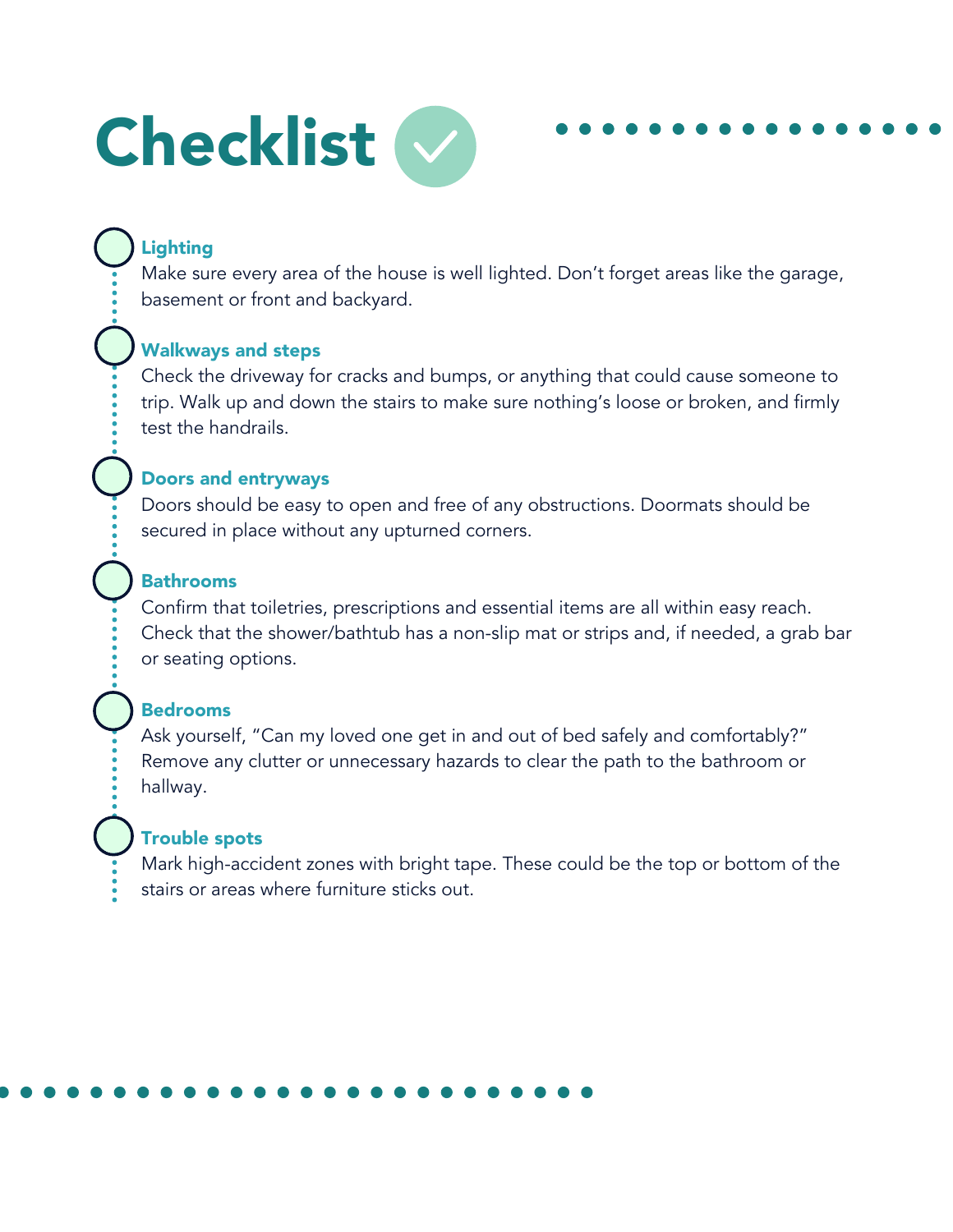### Don't Forget to Care for Yourself

Practicing self-care is important, and connecting with others can be a great way to relieve tension and stress. Even a simple conversation with friend or family member can make all the difference. Here are some ideas to get you started:

- Research adult day care centers in your area. These could give you some time off to spend with friends, family or others. If you need help, a Resources For Living consultant can help you find centers close to you.
- Remember to recognize your accomplishments as a caregiver instead of dwelling on your challenges. A counselor or life coach can help you deal with difficult emotions and find new ways to tackle any troubles you face.
- Join a support group that's run by a qualified professional. These groups allow caregivers to talk about common feelings and challenges, and you might even make some new friends. Contact a Resources For Living representative to find out about local meetings in your area